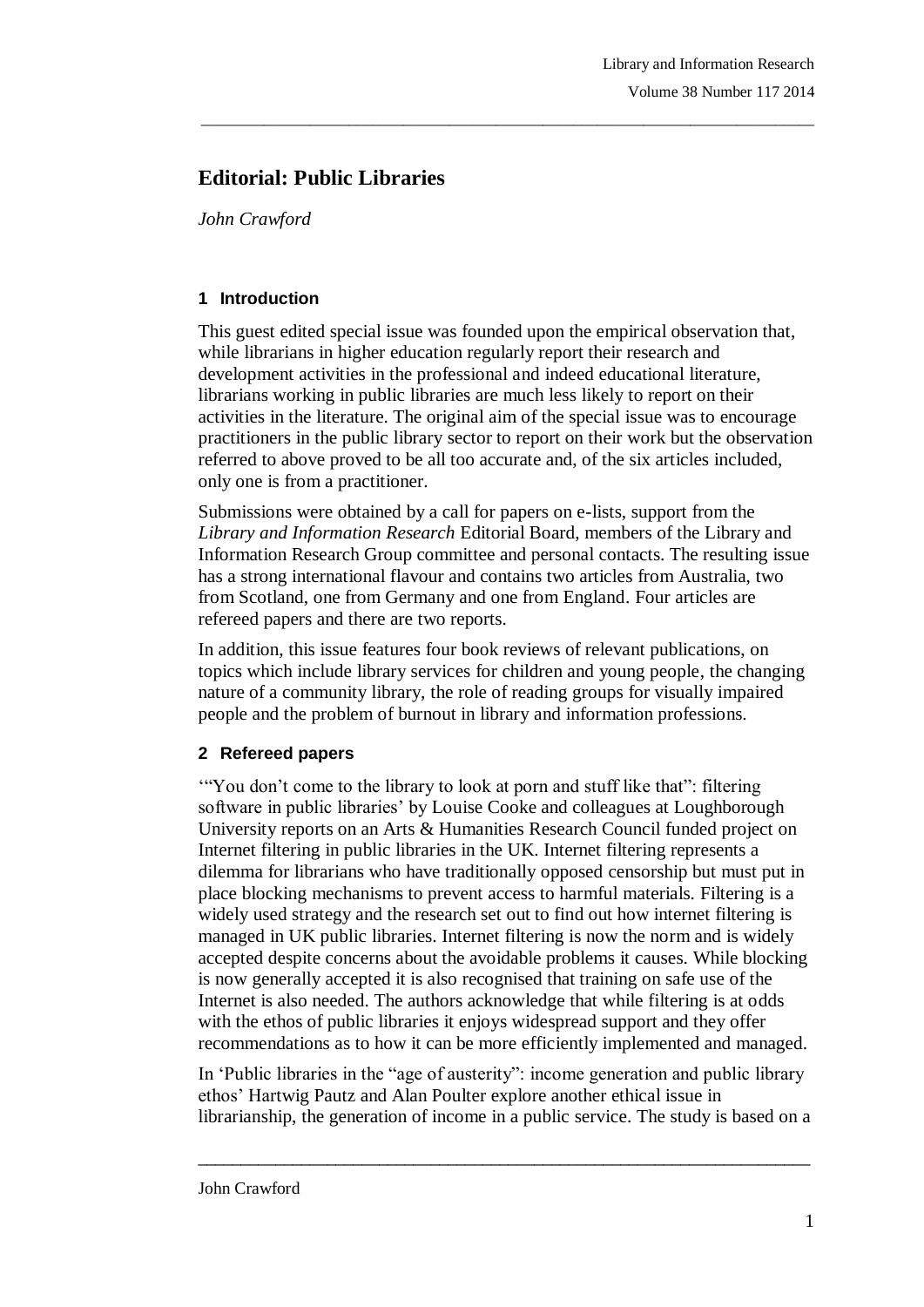University of Strathclyde Masters dissertation and used both questionnaire and interview methodologies although the interviews were confined to Scotland. The results showed strong continuing support for the public library as a communitarian, socially inclusive service. Interestingly enough support for the local business community received less support, despite small businesses need for information and information literacy expertise. The range of income generation activities is not particularly surprising and suggests that librarians" attitudes to income generation have not changed a great deal in the past twenty five years. Printing and copying fees still top the list. Income generation necessarily involves staff time input and this has to be balanced against any profitable outcome and successful competition from other sectors. On the whole respondents believe that the free access to information ethos of the public library service should not be compromised by the profit motive.

\_\_\_\_\_\_\_\_\_\_\_\_\_\_\_\_\_\_\_\_\_\_\_\_\_\_\_\_\_\_\_\_\_\_\_\_\_\_\_\_\_\_\_\_\_\_\_\_\_\_\_\_\_\_\_\_\_\_\_\_\_\_\_\_\_\_\_\_\_\_\_\_\_\_\_\_\_\_\_

In ""The love in the room": evaluating the National Year of Reading in an Australian public library" Sue Reynolds and Bernadette Welch report on their study of the impact of the Australian National Year of Reading on one urban public library service in Australia. The study was influenced by a similar study carried out in Yorkshire, England in 2008 and a formal evaluation of the Australian National Year of Reading. Measurement of impact is notoriously difficult and the authors discuss appropriate methodologies and the ones adopted. The findings from the formal National Year of Reading were broadly optimistic and the authors set out to establish whether the library service"s specific aims for the National Year of Reading were achieved. Focus groups were used to capture data which could be compared with the findings of the national study. While it was found that libraries had been key to the success of the National Year of Reading measurement of impact had been weak. It is acknowledged that impact measures have yet to be seriously addressed in Australian public libraries although effective impact measurement is a time consuming activity.

In "Using social media to create a participatory library service: an Australian study" Kathleen Smeaton and Kate Davis discuss how public libraries can use social media to engage with users and create a more participatory service. The authors link social media to the concept of learning through conversation, something which has been taking place in public libraries for many years. The use of social media demonstrates the relevance of public libraries in a Web 2.0 world. A participatory library is one which engages in conversation with users by putting the public at the heart of the service. Social media allows users to be involved in the library in a new way. It gives users the power of decision making in content creation, something that some public librarians may not be very happy about. The study, originally based on just two public library services, was expanded to improve data collection. The study reviews all types of social media used and finds that social media activity based on strategic objectives works best rather than a haphazard approach. Generation of engagement is the key issue and media which encourage engagement are to be preferred. The article is well referenced and will be a good starting point for anyone interested in taking this issue forward.

\_\_\_\_\_\_\_\_\_\_\_\_\_\_\_\_\_\_\_\_\_\_\_\_\_\_\_\_\_\_\_\_\_\_\_\_\_\_\_\_\_\_\_\_\_\_\_\_\_\_\_\_\_\_\_\_\_\_\_\_\_\_\_\_\_\_\_\_\_\_\_\_\_\_\_\_\_\_\_

#### **3 Reports**

Both the reports are invited contributions.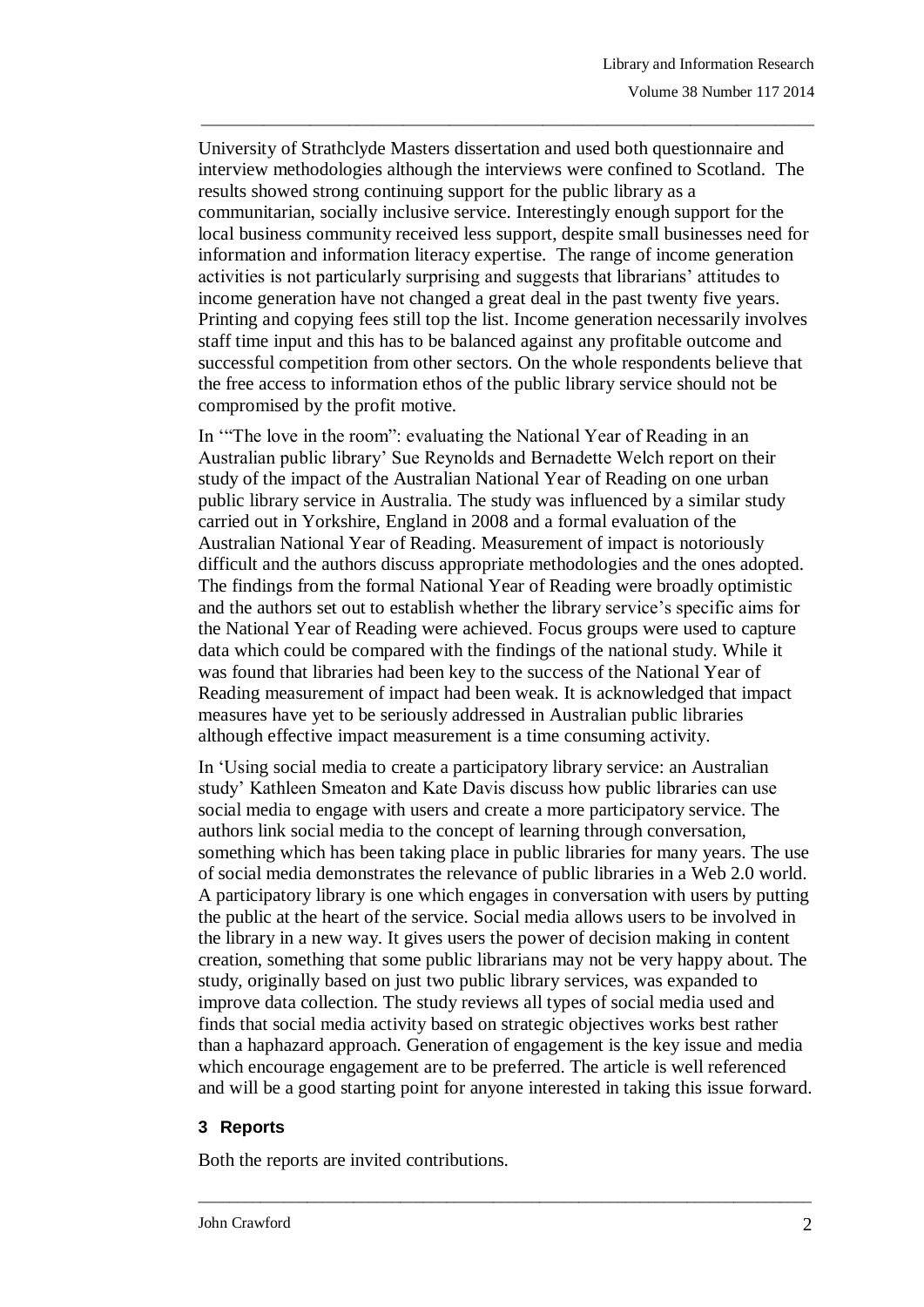In "Spreading the word – how public libraries are helping to extend digital inclusion" Lindsay McKrell describes her work as the Digital Champion for Stirling Council Libraries and Archives. Following an initiative by the Scottish Library and Information Council (SLIC) all Scottish public library services have appointed a digital champion to support the Scottish Government's digital participation agenda. The Scottish Libraries Digital Participation Group which was formed in October 2013 has to respond to a number of challenges: the Scottish public libraries' ageing IT network, the introduction of the UK Government"s Universal Credit scheme which will require clams to be made online and the Scottish Government"s plan to adopt a "digital first" strategy, whereby as many public services as possible will be delivered online. She describes how Stirling Libraries is rising to this challenge and the services provided in which collaborative working with other agencies is a notable feature.

\_\_\_\_\_\_\_\_\_\_\_\_\_\_\_\_\_\_\_\_\_\_\_\_\_\_\_\_\_\_\_\_\_\_\_\_\_\_\_\_\_\_\_\_\_\_\_\_\_\_\_\_\_\_\_\_\_\_\_\_\_\_\_\_\_\_\_\_\_\_\_\_\_\_\_\_\_\_\_

In "The Ever-Changing World of Libraries: Six Years of "Treffpunkt Bibliothek" ("Meeting Point Library")" Maiken Hagemeister and Guido Jansen describe a programme which the German Library Association has been carrying out for the past six years to raise awareness of the value of public libraries against a background of budget cuts which will be familiar in other countries too. The central feature of the campaign is an action week in October which, over the years has attracted substantial media attention. Individual library services have also organised their own activities and academic libraries have also participated by publicising their services and their special collections. Celebrities have supported the programme which has been supported by a comprehensive report on the state of German library services. The success in attracting sponsorship and celebrity support is an example which other countries can emulate.

#### **4 Conclusion**

The six articles offered here provide a rich vein of data which can be mined by practitioners in planning their services. The refereed articles have a comprehensive range of sources which can be followed up. Perhaps an overarching theme which emerges is collaboration and working with partners from celebrities in Germany to community groups in Stirlingshire.

#### **Acknowledgements**

I would like to thank Angharad Roberts, the editor of *Library and Information Research* for her strong support she has given me in preparing this special issue and the customary efficiency with which she has wielded her editorial pen, and Pauline Rafferty for selecting and editing our book reviews. Also thanks to fellow members of the Editorial Board and other colleagues for their support in preparing this issue.

#### **Open access and copyright**

*Library and Information Research* is an open access journal. A freely available copy of this paper may be downloaded from the journal"s website: [http://www.lirgjournal.org.uk.](http://www.lirgjournal.org.uk/)

\_\_\_\_\_\_\_\_\_\_\_\_\_\_\_\_\_\_\_\_\_\_\_\_\_\_\_\_\_\_\_\_\_\_\_\_\_\_\_\_\_\_\_\_\_\_\_\_\_\_\_\_\_\_\_\_\_\_\_\_\_\_\_\_\_\_\_\_\_\_\_\_\_\_\_\_\_\_\_